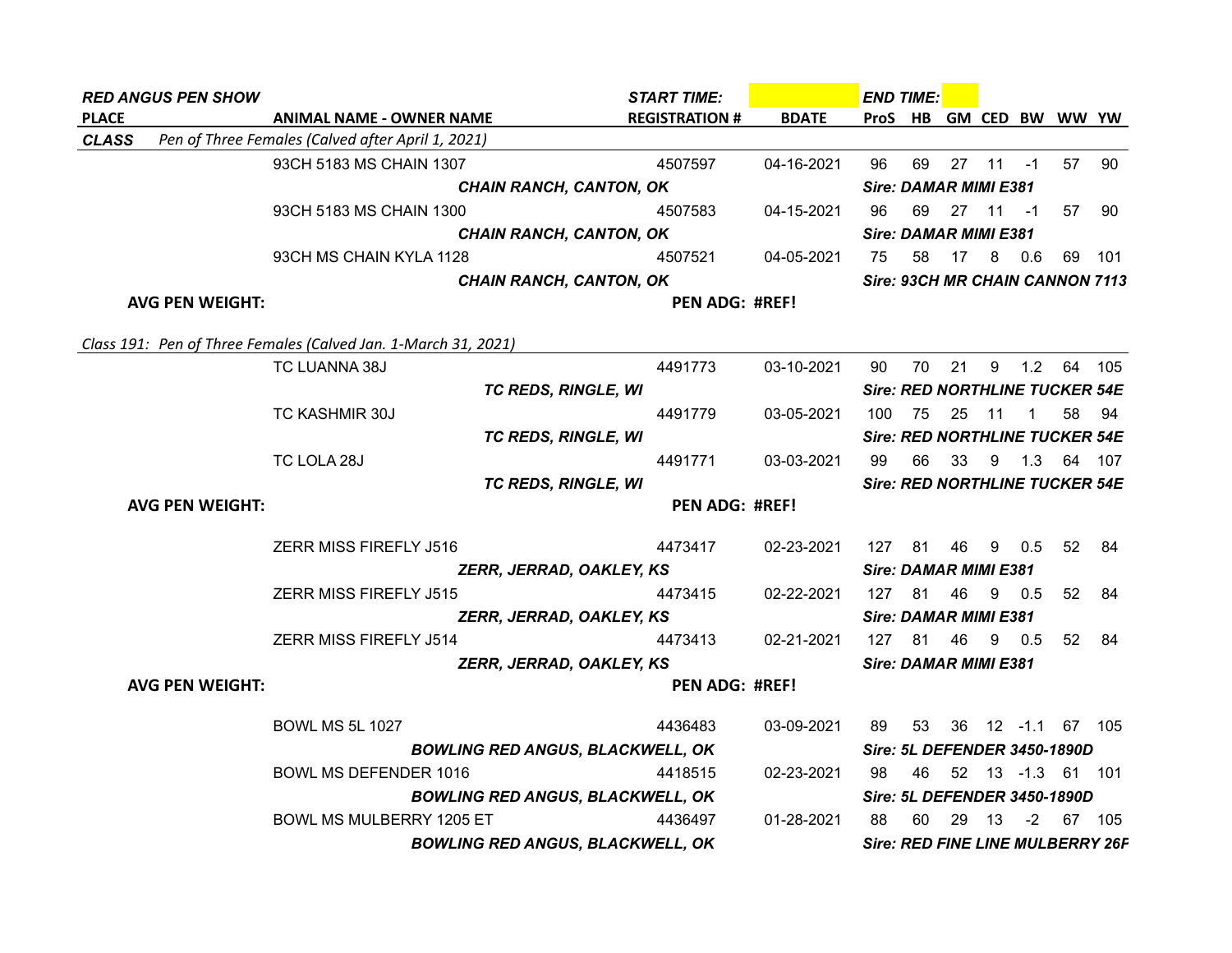| <b>AVG PEN WEIGHT:</b>                                                  |                                              |                                       | <b>PEN ADG: #REF!</b> |            |    |                                   |     |                      |       |
|-------------------------------------------------------------------------|----------------------------------------------|---------------------------------------|-----------------------|------------|----|-----------------------------------|-----|----------------------|-------|
|                                                                         | HOLTON MY OH MY MIMI 117J ET                 |                                       | 4475219               | 03-04-2021 |    | 119 74 45 12 -0.6 63 104          |     |                      |       |
|                                                                         |                                              | <b>HOLTON CATTLE CO., CISCO, TX</b>   |                       |            |    | <b>Sire: LACY COLLUSION 115F</b>  |     |                      |       |
|                                                                         | <b>HOLTON ABIGRACE 108J ET</b>               |                                       | 4475201               | 02-13-2021 |    | 151 90 61 15 -2.3 63              |     |                      | 104   |
|                                                                         |                                              | <b>HOLTON CATTLE CO., CISCO, TX</b>   |                       |            |    | <b>Sire: LACY COLLUSION 115F</b>  |     |                      |       |
|                                                                         | HOLTON TILLY 109J ET                         |                                       | 4475203               | 02-09-2021 |    | 127 85 42 13 -0.2 68              |     |                      | 110   |
|                                                                         |                                              | <b>HOLTON CATTLE CO., CISCO, TX</b>   |                       |            |    | <b>Sire: LACY COLLUSION 115F</b>  |     |                      |       |
| <b>AVG PEN WEIGHT:</b>                                                  |                                              |                                       | <b>PEN ADG: #REF!</b> |            |    |                                   |     |                      |       |
|                                                                         | <b>BJF JILLIAN 1054J</b>                     |                                       | 4485703               | 02-15-2021 | 86 | 65                                |     | 21 12 -0.4 57        | -84   |
|                                                                         |                                              | <b>BJORKLUND, LEE, HENNING, MN</b>    |                       |            |    | <b>Sire: RED SSS MAXIMUM 165B</b> |     |                      |       |
|                                                                         | BJF CITA 1049J                               |                                       | 4435499               | 02-09-2021 | 69 |                                   |     | 57  12  14  -1.2  68 | - 108 |
|                                                                         |                                              | <b>BJORKLUND, LUKE, HENNING, MN</b>   |                       |            |    | Sire: SIX MILE JOHN WICK 882E     |     |                      |       |
|                                                                         | BJF LILLY 1006J                              |                                       | 4447217               | 01-23-2021 | 77 |                                   |     | 44 33 9 -0.6 66      | 101   |
|                                                                         |                                              | <b>BJORKLUND, LEE, HENNING, MN</b>    |                       |            |    | <b>Sire: PELTON WIDELOAD 78B</b>  |     |                      |       |
| <b>AVG PEN WEIGHT:</b>                                                  |                                              |                                       | <b>PEN ADG: #REF!</b> |            |    |                                   |     |                      |       |
|                                                                         |                                              |                                       |                       |            |    |                                   |     |                      |       |
|                                                                         | <b>Grand Champion Pen of Three Females</b>   |                                       |                       |            |    |                                   |     |                      |       |
|                                                                         | <b>Reserve Champion Pen of Three Females</b> |                                       |                       |            |    |                                   |     |                      |       |
| Class 194: Pen of Three Spring Bull Calves (Calved After April 1, 2021) |                                              |                                       |                       |            |    |                                   |     |                      |       |
|                                                                         | TG SUGA BEAR 115J                            |                                       | 4497045               | 04-21-2021 | 67 | 71                                |     | $-3$ 13 $-0.8$ 61    | 86    |
|                                                                         |                                              | <b>MADISON FISCHER, HEMPSTEAD, TX</b> |                       |            |    | Sire: DUFF RED BEAR 18154         |     |                      |       |
|                                                                         | TG BEAR TRAIN 108J                           |                                       | 4497043               | 04-17-2021 | 79 | 55                                |     | 24 10 -0.2 64        | 103   |
|                                                                         |                                              | <b>MADISON FISCHER, HEMPSTEAD, TX</b> |                       |            |    | Sire: DUFF RED BEAR 18154         |     |                      |       |
|                                                                         | TG HONEY BEAR 320J                           |                                       | 4497047               | 04-10-2021 | 68 | 59                                | - 8 | 13 -1.1 60           | 88    |
|                                                                         |                                              | <b>MADISON FISCHER, HEMPSTEAD, TX</b> |                       |            |    | Sire: DUFF RED BEAR 18154         |     |                      |       |
| <b>AVG PEN WEIGHT:</b>                                                  |                                              |                                       | PEN ADG: #REF!        |            |    |                                   |     |                      |       |

*Class 195: Pen of Three Junior Bull Calves (Calved January 1-March 31, 2021)*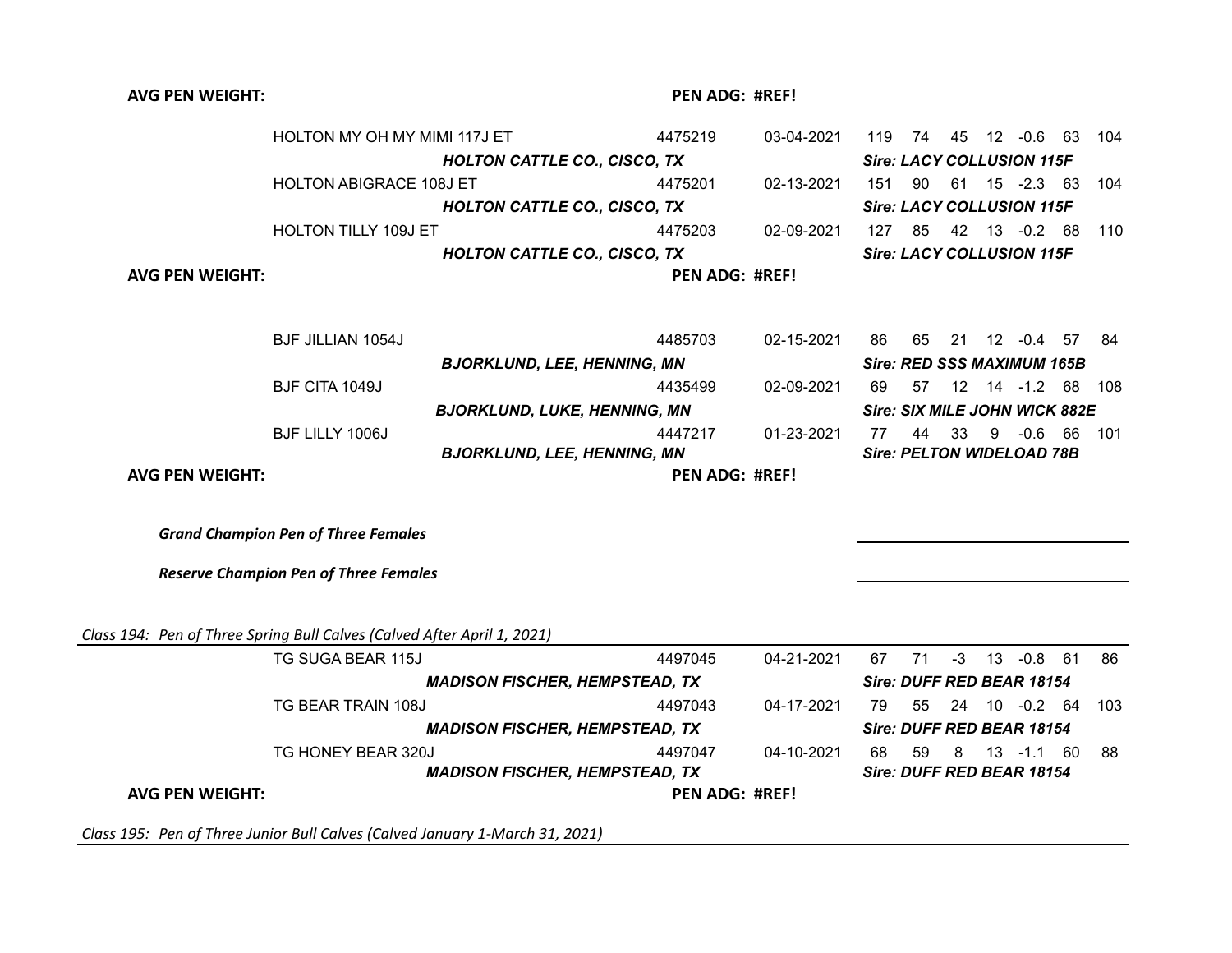| TC TUCKER 71J                            |                            | 4521071 | 04-05-2021            | 91 | 65 | 26  | 11               | 0.7                                   | 64 | 108 |
|------------------------------------------|----------------------------|---------|-----------------------|----|----|-----|------------------|---------------------------------------|----|-----|
|                                          | <b>TC REDS, RINGLE, WI</b> |         |                       |    |    |     |                  | <b>Sire: RED NORTHLINE TUCKER 54E</b> |    |     |
| <b>TC TUCKER 65J</b>                     |                            | 4512055 | 03-27-2021            | 87 | 52 | 35  | 10               | 0.7                                   | 65 | 106 |
|                                          | <b>TC REDS, RINGLE, WI</b> |         |                       |    |    |     |                  | <b>Sire: RED NORTHLINE TUCKER 54E</b> |    |     |
| <b>TC TUCKER 34J</b>                     |                            | 4504253 | 03-07-2021            | 87 | 67 | 20  | 10               | 0.8                                   | 64 | 101 |
|                                          | <b>TC REDS, RINGLE, WI</b> |         |                       |    |    |     |                  | <b>Sire: RED NORTHLINE TUCKER 54E</b> |    |     |
| <b>AVG PEN WEIGHT:</b>                   |                            |         | <b>PEN ADG: #REF!</b> |    |    |     |                  |                                       |    |     |
|                                          |                            |         |                       |    |    |     |                  |                                       |    |     |
| J6 MAX 161J                              |                            | 4467319 | 01-30-2021            | 70 | 39 |     |                  | 32 12 -1.3                            | 70 | 117 |
|                                          | J-6 INC, GIBBON, NE        |         |                       |    |    |     |                  | Sire: J6 MAXED OUT 121G               |    |     |
| <b>J6 MAX 130J</b>                       |                            | 4467283 | 01-02-2021            | 87 | 58 | -29 | 12 <sup>12</sup> | $-0.3$                                | 71 | 117 |
|                                          | <b>J-6 INC, GIBBON, NE</b> |         |                       |    |    |     |                  | Sire: J6 MAXED OUT 121G               |    |     |
| J6 MAX 124J                              |                            | 4467273 | 01-02-2021            | 87 | 58 | 29  | 12 <sup>°</sup>  | $-0.3$                                | 71 | 117 |
|                                          | <b>J-6 INC, GIBBON, NE</b> |         |                       |    |    |     |                  | Sire: J6 MAXED OUT 121G               |    |     |
| <b>AVG PEN WEIGHT:</b>                   |                            |         | <b>PEN ADG: #REF!</b> |    |    |     |                  |                                       |    |     |
| <b>Grand Champion Pen of Three Bulls</b> |                            |         |                       |    |    |     |                  |                                       |    |     |
|                                          |                            |         |                       |    |    |     |                  |                                       |    |     |

*Reserve Champion Pen of Three Bulls*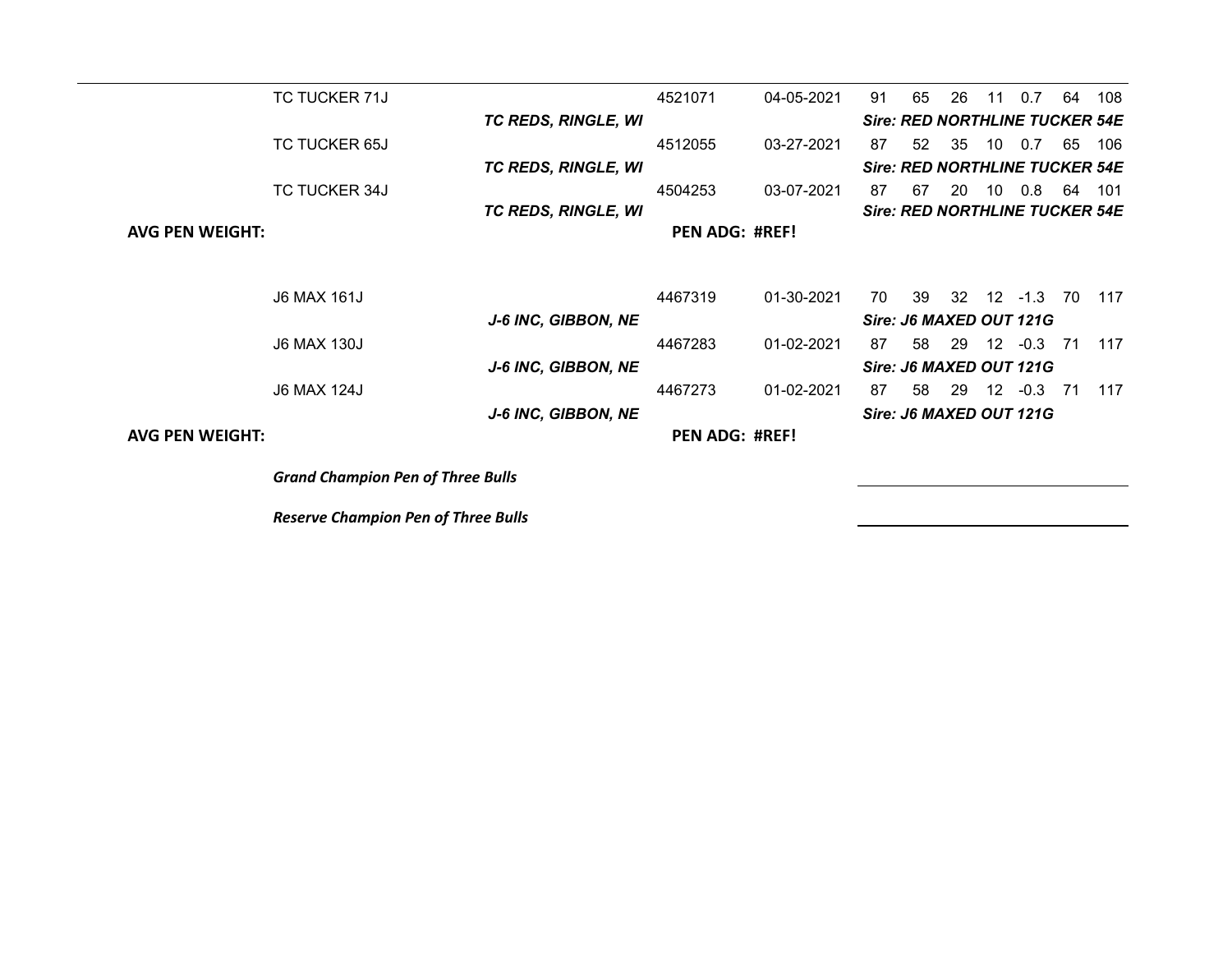## **ADG DMI MILK ME HPG CEM STAY MARB YG CW REA FAT Days of Age**

| 0.21                          | 1.45                   | 28                             | $\mathbf{1}$ | 9      | $7^{\circ}$    |    | 17  0.34  0.09  21  -0.02  0.01      |                            |  | 262 |
|-------------------------------|------------------------|--------------------------------|--------------|--------|----------------|----|--------------------------------------|----------------------------|--|-----|
|                               |                        | Dam: 5183 93CH                 |              |        |                |    |                                      |                            |  |     |
|                               | 0.21 1.45 28 1 9 7     |                                |              |        |                |    | 17  0.34  0.09  21  -0.02  0.01      |                            |  | 263 |
|                               |                        | Dam: 5183 93CH                 |              |        |                |    |                                      |                            |  |     |
|                               | $0.2$ 1.75             | 20                             | $5^{\circ}$  | 9      | $\overline{4}$ | 17 | 0.29                                 | $0$ 27 0.23 0              |  | 273 |
|                               |                        | Dam: 93CH MS CHAIN 5205        |              |        |                |    |                                      |                            |  |     |
|                               |                        |                                |              |        |                |    |                                      |                            |  | 266 |
|                               |                        |                                |              |        |                |    |                                      |                            |  |     |
|                               | 0.26 1.31              | 26                             |              | $-8$ 9 | 5 <sup>5</sup> | 16 |                                      | 0.19  0.06  19  0.04  0.01 |  | 299 |
|                               | $0.23$ 1.14 26 -11 8 6 | Dam: TC 04E                    |              |        |                |    | 17  0.24  0.06  18  0  0.01          |                            |  | 304 |
|                               |                        | Dam: TC KASHMIR 33F            |              |        |                |    |                                      |                            |  |     |
|                               | $0.27$ 1.55            |                                |              |        |                |    | 28 -3 8 6 17 0.29 0.07 25 0.06 0.01  |                            |  | 306 |
|                               |                        | Dam: TC LOLA 46F               |              |        |                |    |                                      |                            |  |     |
|                               |                        |                                |              |        |                |    |                                      |                            |  | 303 |
| 0.2                           | 1.21                   |                                |              |        |                |    | 24 -10 9 5 18 0.54 0.06 20 0.01 0.01 |                            |  | 314 |
|                               |                        | Dam: WCR MISS FIREFLY RE 2061Z |              |        |                |    |                                      |                            |  |     |
|                               | $0.2$ 1.21             |                                | 24 -10 9     |        |                |    | 5 18 0.54 0.06 20 0.01 0.01          |                            |  | 315 |
|                               |                        | Dam: WCR MISS FIREFLY RE 2061Z |              |        |                |    |                                      |                            |  |     |
|                               | $0.2$ 1.21             |                                |              |        | 24 -10 9 5     |    | 18  0.54  0.06  20  0.01  0.01       |                            |  | 316 |
|                               |                        | Dam: WCR MISS FIREFLY RE 2061Z |              |        |                |    |                                      |                            |  |     |
|                               |                        |                                |              |        |                |    |                                      |                            |  | 315 |
|                               | 0.24 1.57              |                                |              |        |                |    | 25 0 11 6 14 0.44 0.02 22 0.05 -0.01 |                            |  | 300 |
|                               |                        | Dam: BRA RED LADY 615          |              |        |                |    |                                      |                            |  |     |
|                               | $0.25$ 1.32            | 25                             | $-1$ 10 5    |        |                | 14 |                                      | 0.6 -0.05 16 0.14 -0.01    |  | 314 |
|                               |                        | Dam: BRA MISS STONY 638        |              |        |                |    |                                      |                            |  |     |
|                               | $0.24$ 1.78            | 28                             |              | 7 15 8 |                | 13 |                                      | 0.37  0.1  28  0.07  0.02  |  | 340 |
| $\mathbf{P}$ and $\mathbf{P}$ |                        | Dam: C-BAR ABIGRACE 264Z       |              |        |                |    |                                      |                            |  |     |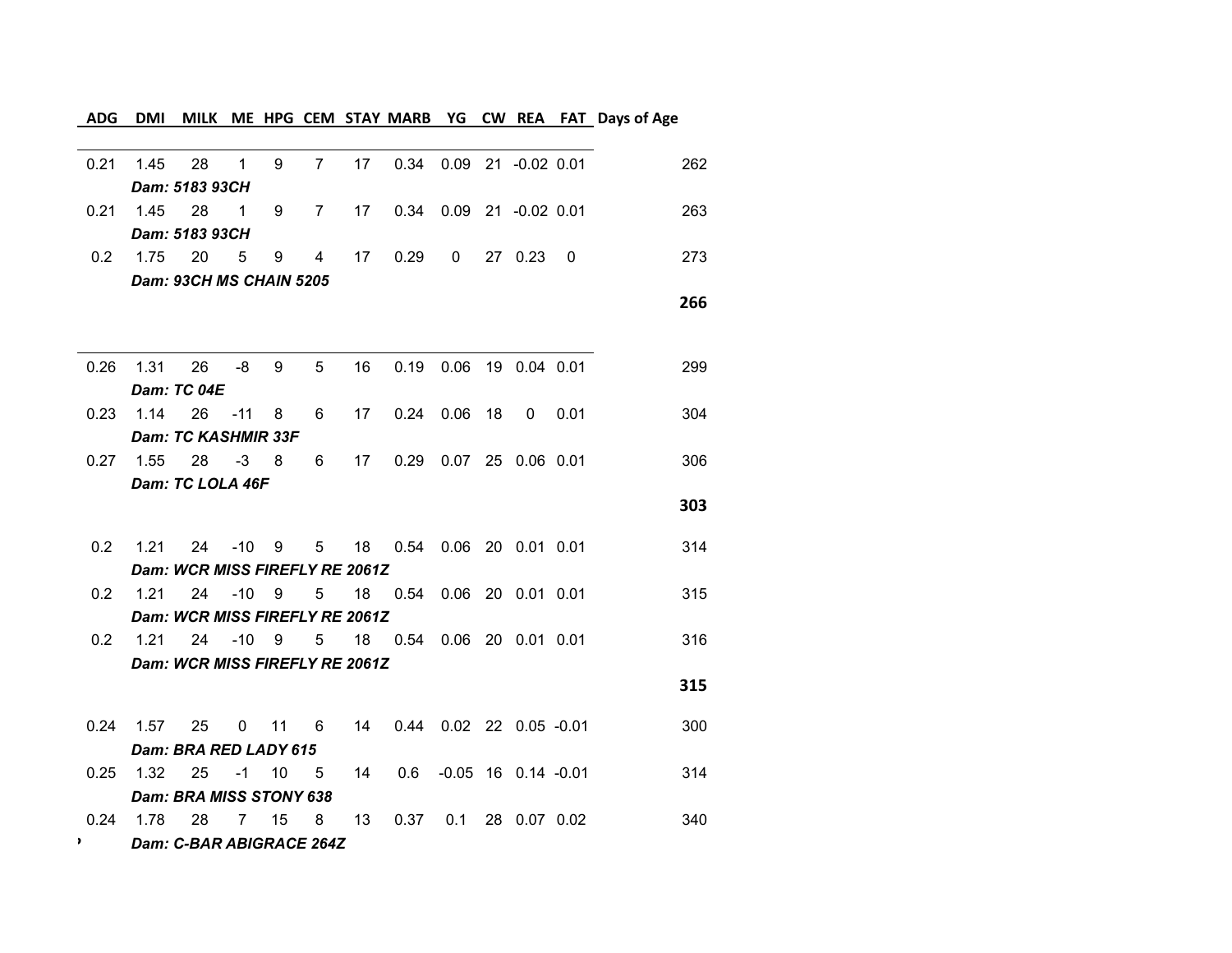| 0.25 | 1.53                          | 24 | 8            | 12    | 7              | 18 | 0.36 | 0.09    | 36 0.23 0.02  | 305                 |
|------|-------------------------------|----|--------------|-------|----------------|----|------|---------|---------------|---------------------|
|      | Dam: C-BAR MY OH MY MIMI 512C |    |              |       |                |    |      |         |               |                     |
| 0.26 | 1.83                          | 30 |              | 4 10  | 10             | 19 | 0.71 | 0.05    | 31 0.38 0.03  | 324                 |
|      | Dam: C-BAR ABIGRACE 814F      |    |              |       |                |    |      |         |               |                     |
| 0.26 | 1.65                          | 28 | 6            | $-11$ | 8              | 19 | 0.53 | 0.06    | 23 0.15 0.02  | 328                 |
|      | Dam: C-BAR-RJ TILLY 595C      |    |              |       |                |    |      |         |               |                     |
|      |                               |    |              |       |                |    |      |         |               | 319                 |
|      |                               |    |              |       |                |    |      |         |               |                     |
| 0.17 | 1.12                          | 18 | $-11$ 8      |       | $\overline{7}$ | 14 | 0.41 | $-0.01$ | 8  0.09  0.01 | 322                 |
|      | Dam: BJF JILLIAN 3020A        |    |              |       |                |    |      |         |               |                     |
|      |                               |    |              |       |                |    |      |         |               |                     |
| 0.25 | 1.73                          | 26 | 3            | - 10  | -9             | 14 | 0.14 | 0.09    | 26 0.06 0.01  | 328                 |
|      | Dam: WR MS FANCY LADY 0218    |    |              |       |                |    |      |         |               |                     |
| 0.22 | 1.65                          | 23 | $\mathbf{1}$ | 10    | $\overline{4}$ | 14 | 0.53 | 0.06    | 20 0.14 0.03  | 345                 |
|      | Dam: BJF LANDY 7109E          |    |              |       |                |    |      |         |               |                     |
|      |                               |    |              |       |                |    |      |         |               | nna <i>cecece</i> n |

**331.6666667**

| 0.15 |      | 1.42  25  -12  11  5  15  0.18 |        |       |      |      |      | $0.08$ 17 $-0.02$ 0.02 |               | 257 |
|------|------|--------------------------------|--------|-------|------|------|------|------------------------|---------------|-----|
|      |      | Dam: ROJAS SUGA FREE 8115      |        |       |      |      |      |                        |               |     |
| 0.24 | 1.64 | 20                             |        | -1 10 | 5 15 |      | 0.31 | $0.08$ 22 0 0.01       |               | 261 |
|      |      | Dam: ROJAS TRAIN TO PARIS 8108 |        |       |      |      |      |                        |               |     |
| 0.18 | 1.34 | -23                            | -13 10 |       | -5   | - 13 | 0.24 | 0.07                   | 16 -0.03 0.01 | 268 |
|      |      | <b>Dam: ROJAS TRUVIA 8320</b>  |        |       |      |      |      |                        |               |     |
|      |      |                                |        |       |      |      |      |                        |               | 262 |

 $\sim$ 

 $\mathcal{L}_{\rm{max}}$